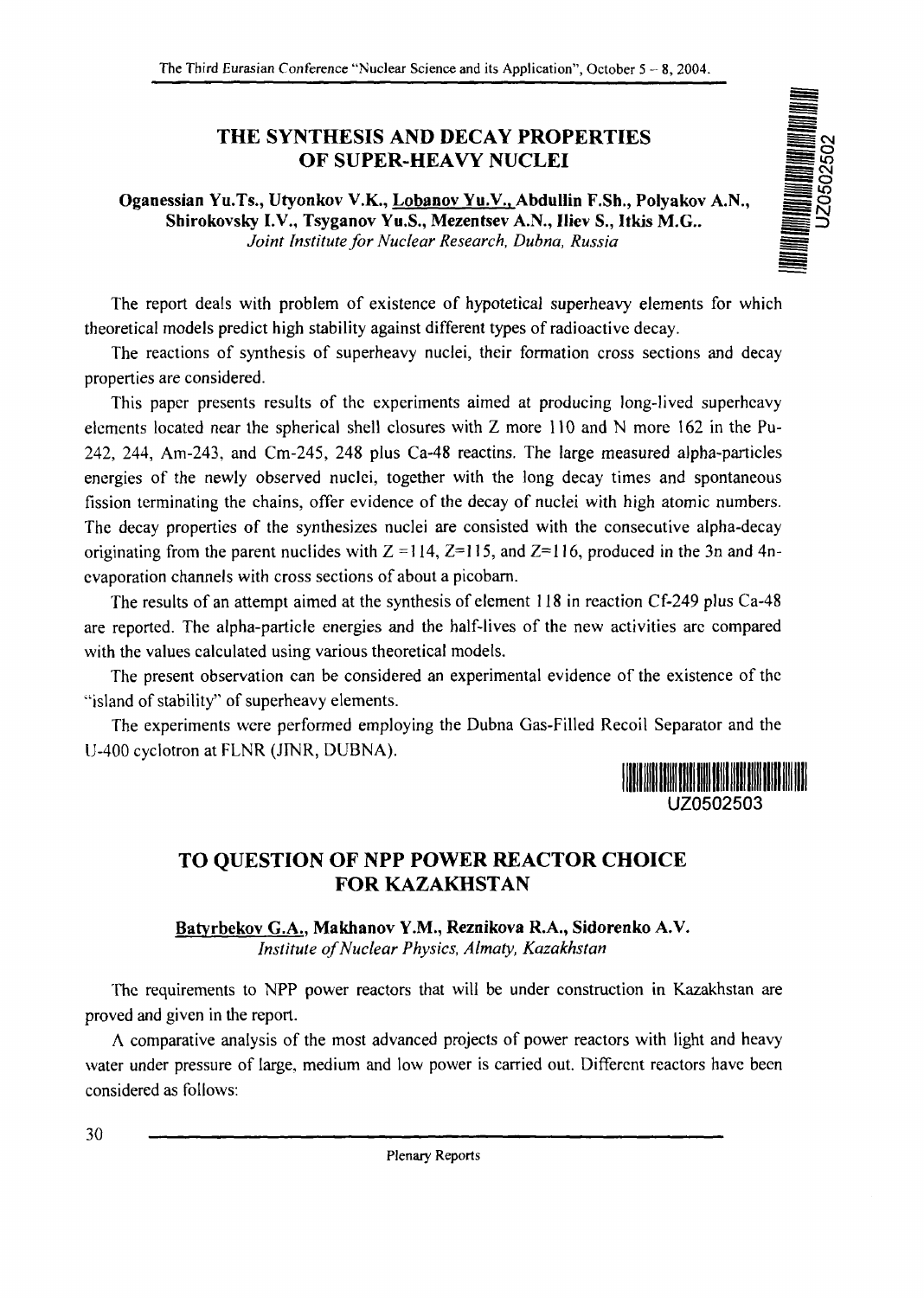- 1. Reactors with high-power (700 MW(el) and up) such as EPR, French German reactor; CANDU-9, Canadian heavy-water reactor; System 80+, developed by ABB Combustion Engineering company, USA; KNGR, Korean reactor of the next generation; APWR, Japanese advanced reactor; WWER-1000 (V-392) - development of Atomenergoproect /Gydropress, Russian Federation; EP 1000, European passive reactor.
- 2. Reactors with medium power (300 MW 9el) 700 MW (el): AP-600, passive PWR of the Westinghouse company; CANDU-6, Canadian heavy-water reactor; AC-600, Chinese passive PWR; WWER-640, Russian passive reactor; MS-600 Japanese reactor of Mitsubishi Company; KSNP-600, South Korean reactor.
- 3. Reactors with low power (a few MW (el)- 300 MW(el)): IRJS, reactor of IV generation, developed by the International Corporation of 13 organizations from 7 countries, SMART, South Korean integrated reactor; CAREM, Argentina integrated reactor; MRX, Japanese integrated reactor; "UNITERM", Russian NPP with integrated reactor, development of NIK1ET; AHEC-80, Russian NPP, developed by OKBM.

A comparison of the projects of the above-mentioned power reactors was carried out with respect to 15 criteria of nuclear, radiating, ecological safety and economic competitiveness, developed especially for this case.

Data on a condition and prospects of power production and power consumption, stations and networks in Kazakhstan necessary for the choice of projects of NPP reactors for Kazakhstan are given. According to the data a balance of power production and power consumption as a whole in the country was received at the level of 59 milliard kW/h. However, strong disbalance in the regions of Republic of Kazakhstan occurs. Southern and western regions import electric power and capacity because of undeveloped circuit of networks. Moreover, power intensity of an industrial-agrarian complex of the country is limited transmission capacity of lines is insufficient; plenty of small consumers are removed from power supply lines. Thus, nuclear stations of medium and low power are the most acceptable for construction in Kazakhstan.

Recommendations for the choice of maximum safe, reliable and economically competitive reactors for Kazakhstan have been made in result of the carried out projects' comparison of the power reactors according to 15 criteria of safety and economic competitiveness, with respect to condition and perspectives of Kazakhstan power complex development:

*Recommended power reactors of medium capacity:*

- AP-600 passive PWR, developed of the Westinghouse company, USA;
- CANDU-6, developed by Atomic Energy of Canada, Limited (AECL), Canada.
- MS-600 Mitsubishi Company, Japan.

*Recommended reactors of low power:*

- IRIS reactor of IV generation developed by the international corporation of 13 organizations from 7 countries;
- NPP "UNITERM" development NIKIET, Moscow, Russia;